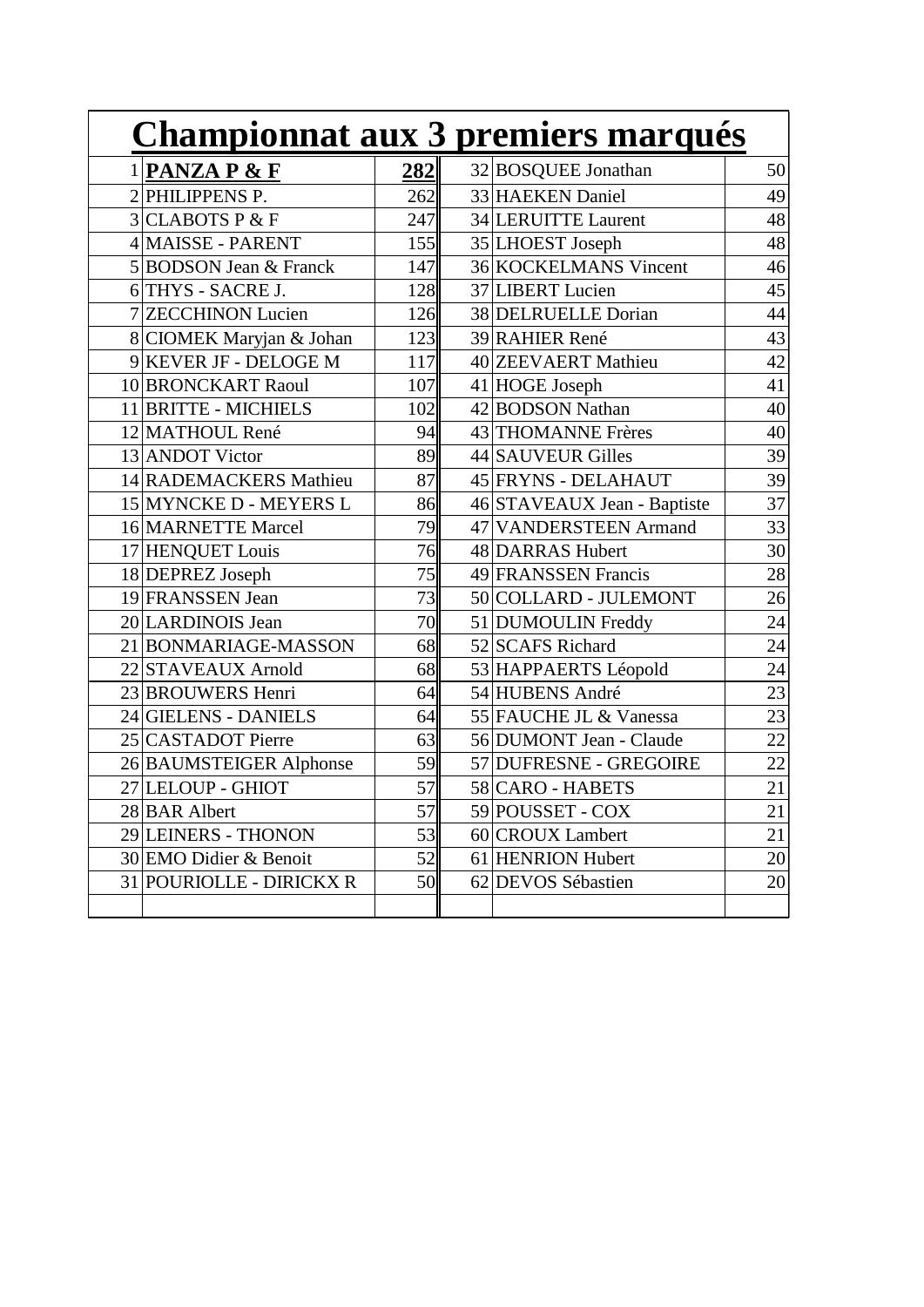| Nom & Prénom                                                                                                                                                                 | Numéro de bague           | Nombre de prix | Coéfficient                                    |
|------------------------------------------------------------------------------------------------------------------------------------------------------------------------------|---------------------------|----------------|------------------------------------------------|
| 1 PANZA P & F                                                                                                                                                                | 1169387-17                | 22             |                                                |
| 2 PHILIPPENS P.                                                                                                                                                              | 1099931-17                | 21             |                                                |
| PM PANZA P & F                                                                                                                                                               | 1020168-12                | 19             |                                                |
| PM PANZA P & F                                                                                                                                                               | 1174446-17                | 17             |                                                |
| 3 ZECCHINON Lucien                                                                                                                                                           | 1122504-16                | 16             | 111,77                                         |
| 4 BODSON Jean & Franck                                                                                                                                                       | 1139132-16                | 16             | 133,09                                         |
| 5 CLABOTS P & F                                                                                                                                                              | 1094687-17                | 16             | 164,96                                         |
| NC BRONCKART Raoul                                                                                                                                                           | 1120808-16                | 16             | 209,40                                         |
|                                                                                                                                                                              | <b>As vieux Demi-Fond</b> |                |                                                |
|                                                                                                                                                                              |                           |                |                                                |
| Nom & Prénom                                                                                                                                                                 | Numéro de bague           | Nombre de prix | Coéfficient                                    |
| 1 PANZA P & F                                                                                                                                                                | 1169304-17                | 12             |                                                |
| 2 CLABOTS P & F                                                                                                                                                              | 1114113-15                | 11             |                                                |
|                                                                                                                                                                              | 1114263-15                | 11             |                                                |
| 3 KOCKELMANS Vincent                                                                                                                                                         | 1147040-16                | 10             |                                                |
|                                                                                                                                                                              | 1114273-15                | 10             |                                                |
|                                                                                                                                                                              | 1169391-17                | 10             | 127,03<br>182,56<br>105,10<br>106,92<br>125,70 |
|                                                                                                                                                                              | 1169361-17                | 10             |                                                |
| 4 PHILIPPENS P.                                                                                                                                                              | 1099900-17                | 10             | 186,32<br>191,72                               |
| 5 VANDERSTEEN Armand                                                                                                                                                         | 1134519-15                | 9              |                                                |
|                                                                                                                                                                              | 1094739-17                | $\overline{9}$ | 63,69<br>111,50                                |
|                                                                                                                                                                              | 1097867-17                | 9              |                                                |
| PM CLABOTS P & F<br>PM CLABOTS P & F<br>PM PANZA P & F<br>PM PANZA P & F<br>NCCLABOTS P & F<br><b>NC BRITTE - MICHIELS</b><br>NCCLABOTS P & F<br><b>NC BRITTE - MICHIELS</b> | 1114107-15<br>1097884-17  | 9<br>9         | 111,66<br>140,61<br>163,89                     |

| Nom & Prénom              | Numéro de bague | Nombre de prix          | Coéfficient |
|---------------------------|-----------------|-------------------------|-------------|
| 1 FRANSSEN Francis        | 1097092-17      | 6                       |             |
| 2 BONMARIAGE - MASSON     | 1145153-15      | 5                       | 55,61       |
| PM BONMARIAGE - MASSON    | 1089819-17      | 5                       | 66,40       |
| 3 DUNON Théo              | 1119040-14      | $\overline{\mathbf{4}}$ | 22,90       |
| PM BONMARIAGE - MASSON    | 1089837-17      | 4                       | 50,03       |
| PM BONMARIAGE - MASSON    | 1145193-15      | $\overline{\mathbf{4}}$ | 53,56       |
| PM BONMARIAGE - MASSON    | 1148127-16      | 4                       | 64,04       |
| NC FRANSSEN Francis       | 1097173-17      | $\overline{\mathbf{4}}$ | 70,04       |
| 4 EMO Didier & Benoit     | 1110652-15      | 4                       | 71,82       |
| 5 KEVER JF - DELOGE M     | 1122018-16      | $\overline{\mathbf{4}}$ | 78,95       |
| NC FAUCHE JL & Vanessa    | 1159058-16      | 4                       | 87,53       |
| NC PHILIPPENS P.          | 1123106-16      | 3                       | 29,05       |
| NC FAUCHE JL & Vanessa    | 1159012-16      | 3                       | 38,75       |
| NC BRONCKART Raoul        | 1141109-15      | 3                       | 44,32       |
| NC ZECCHINON Lucien       | 1004310-12      | 3                       | 49,54       |
| NC FRANSSEN Francis       | 1026861-17      | 3                       | 50,35       |
| NC BONMARIAGE - MASSON    | 1145105-15      | 3                       | 50,70       |
| NC KOCKELMANS Vincent     | 1146976-16      | 3                       | 54,39       |
| NC FRANSSEN Francis       | 1097137-17      | 3                       | 56,61       |
| NC LARDINOIS Jean         | 1115782-14      | 3                       | 56,78       |
| NCCLABOTS P & F           | 1094583-17      | $\overline{3}$          | 57,85       |
| NC FRANSSEN Francis       | 1121207-16      | 3                       | 60,06       |
| NC SCAFS Richard          | 1110589-14      | 3                       | 61,63       |
| NC MAISSE - PARENT        | 1119512-17      | 3                       | 63,16       |
| NC CIOMEK Maryjan & Johan | 1100536-17      | 3                       | 67,80       |
| NC LARDINOIS Jean         | 1110303-15      | $\overline{3}$          | 71,13       |
| NCCLABOTS P & F           | 1094872-17      | $\overline{3}$          | 74,31       |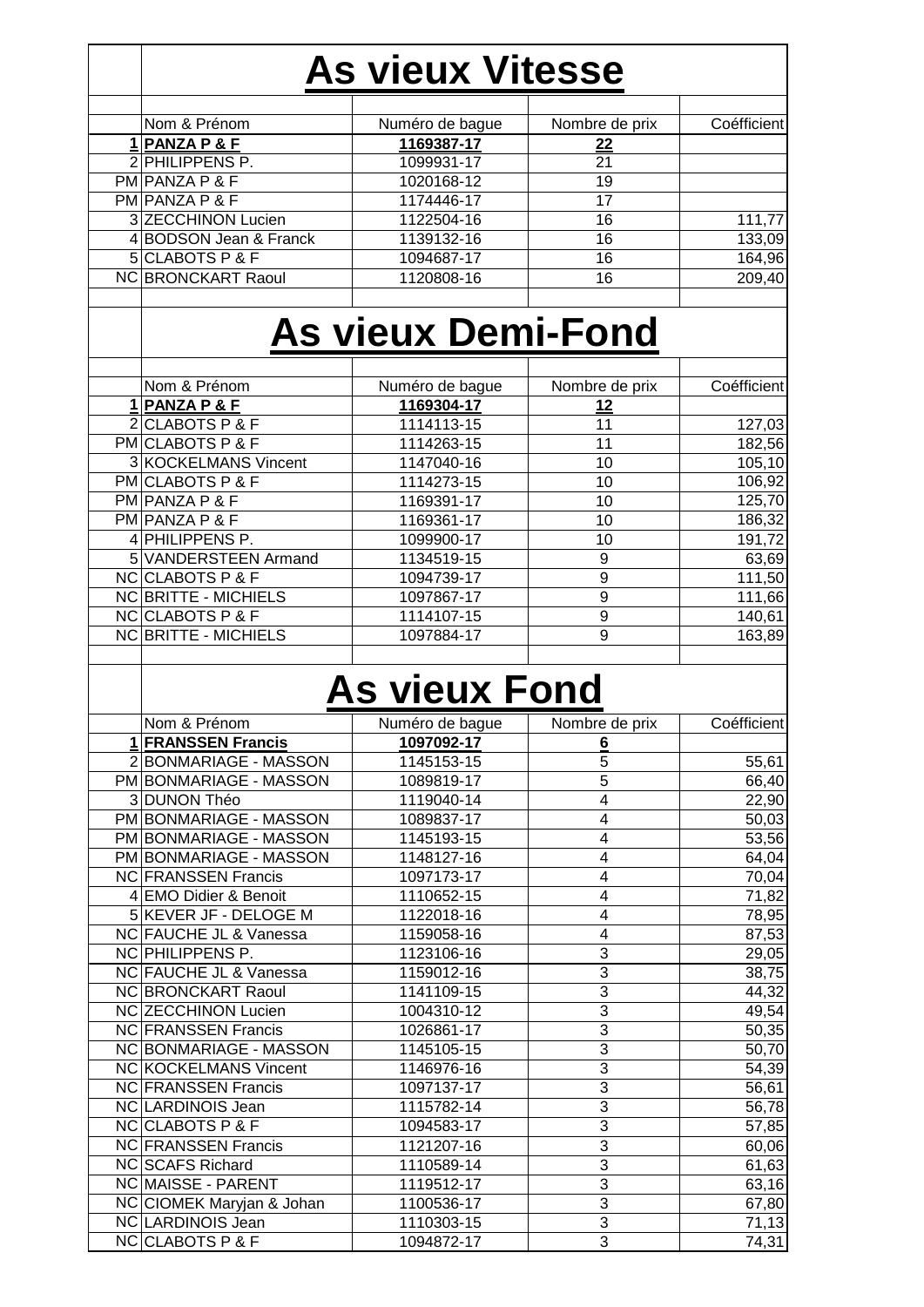## **As vieux Fond (suite)**

| NC CIOMEK Maryjan & Johan | 1122997-15 | 77.74I |
|---------------------------|------------|--------|
| NC CIOMEK Maryjan & Johan | 1192297-15 | 80,61  |
| NC LARDINOIS Jean         | 1121733-17 | 82,63  |
| NCCLABOTS P & F           | 1115722-16 | 83,48  |
| NC THOMANNE Frères        | 1121289-15 | 86,69  |
|                           |            |        |

## **As yearlings Vitesse**

| Nom & Prénom            | Numéro de bague | Nombre de prix | Coéfficient |
|-------------------------|-----------------|----------------|-------------|
| 1 PANZA P & F           | 1134824-18      | 22             |             |
| PM PANZA P & F          | 1134816-18      | 21             | 271,72      |
| PM PANZA P & F          | 1134883-18      | 21             | 289,48      |
| 2 PHILIPPENS P.         | 1130107-18      | 20             | 174,58      |
| PM PHILIPPENS P.        | 1130011-18      | 20             | 195,04      |
| PM PHILIPPENS P.        | 1130005-18      | 17             |             |
| PM PHILIPPENS P.        | 1130004-18      | 14             |             |
| PM PHILIPPENS P.        | 1130012-18      | 13             |             |
| PM PHILIPPENS P.        | 1130003-18      | 12             | 114,44      |
| PM PHILIPPENS P.        | 1130116-18      | 12             | 136,80      |
| PM PHILIPPENS P.        | 1130106-18      | 12             | 179,89      |
| 3 BAR Albert            | 1155369-18      | 12             | 212,64      |
| PM PHILIPPENS P.        | 1130090-18      | 11             | 114,83      |
| 4 BODSON Jean & Franck  | 1148844-18      | 11             | 118,22      |
| PM PHILIPPENS P.        | 1130052-18      | 11             | 173,70      |
| PM BODSON Jean & Franck | 1148846-18      | 10             | 53,78       |
| PM PHILIPPENS P.        | 1130007-18      | 10             | 66,89       |
| PM PHILIPPENS P.        | 1130102-18      | 10             | 130, 16     |
| 5 BRONCKART Raoul       | 1135004-18      | 10             | 160,21      |
|                         |                 |                |             |

## **As yearlings Demi-Fond**

| Nom & Prénom              | Numéro de bague | Nombre de prix | Coéfficient |
|---------------------------|-----------------|----------------|-------------|
| 1 PHILIPPENS P.           | 1130069-18      | <u> 12</u>     |             |
| PM PHILIPPENS P.          | 1130022-18      | 11             | 62,48       |
| $2$ PANZA P & F           | 1134852-18      | 11             | 124,85      |
| 3 CLABOTS P & F           | 1133578-18      | 10             | 149,32      |
| PM CLABOTS P & F          | 1133577-18      | 10             | 165,98      |
| 4 CIOMEK Maryjan & Johan  | 1131521-18      | 10             | 215,12      |
| PMCLABOTS P & F           | 1133506-18      | 9              | 64,24       |
| PM PANZA P & F            | 1134877-18      | 9              | 112,05      |
| PM PHILIPPENS P.          | 1130106-18      | 9              | 114,62      |
| PM PANZA P & F            | 1134918-18      | 9              | 114,81      |
| 5 MATHOUL René            | 1125267-18      | 9              | 118,00      |
| NC PHILIPPENS P.          | 1130070-18      | 8              | 69,55       |
| NC PHILIPPENS P.          | 1130012-18      | 8              | 99,81       |
| NC PANZA P & F            | 1134918-18      | 8              | 107,04      |
| NC CIOMEK Maryjan & Johan | 1131507-18      | 8              | 124,42      |
| NC MATHOUL René           | 1125289-18      | 8              | 127,46      |
| NCCLABOTS P & F           | 1133557-18      | 8              | 130,31      |
|                           |                 |                |             |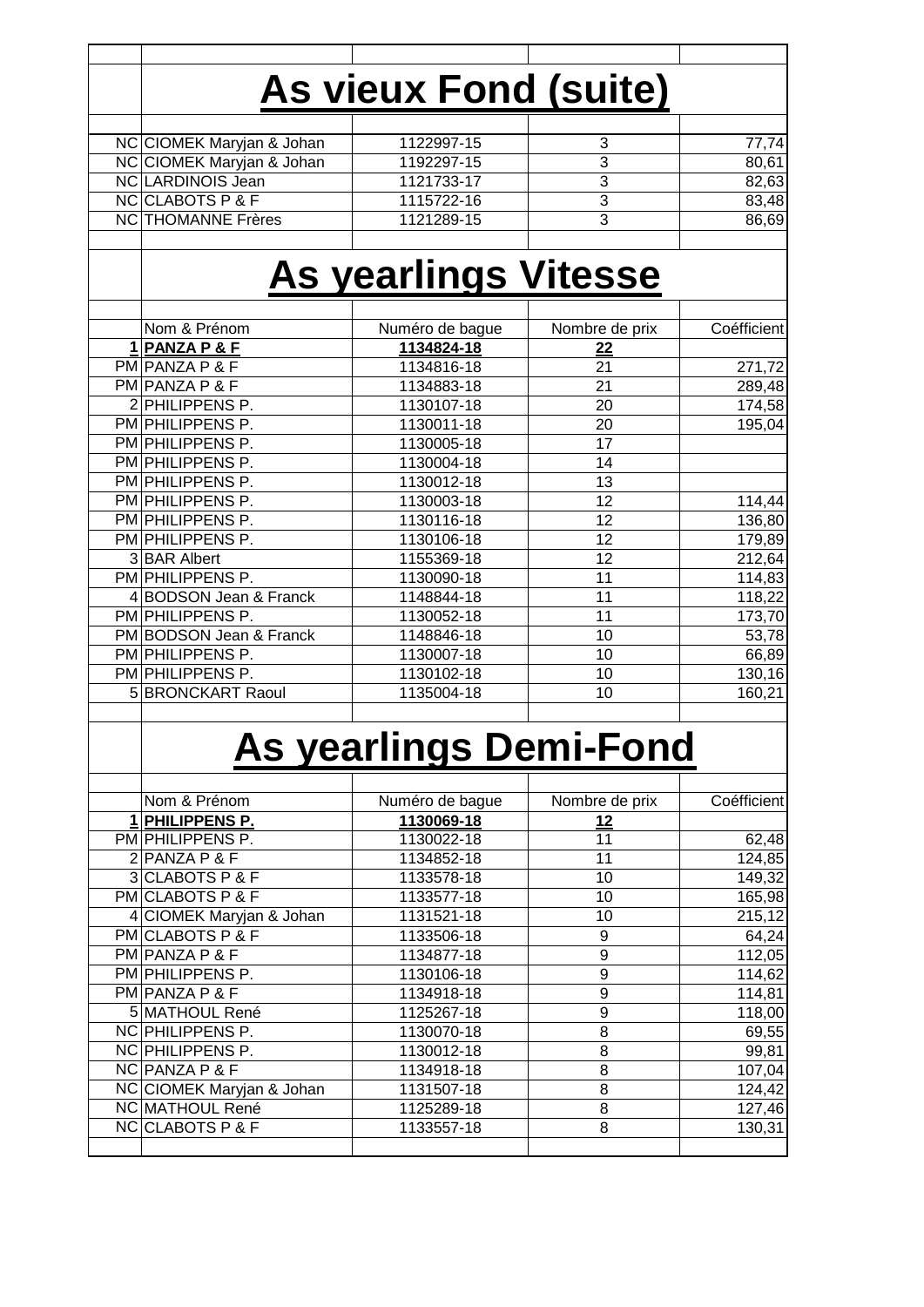|                             | <b>As yearlings Fond</b> |                |             |
|-----------------------------|--------------------------|----------------|-------------|
|                             |                          |                |             |
| Nom & Prénom                | Numéro de bague          | Nombre de prix | Coéfficient |
| 1BONMARIAGE - MASSON        | 1163832-18               |                | 10,73       |
| 2 FAUCHE JL & Vanessa       | 1165062-18               | $\frac{3}{3}$  | 42,89       |
| 3 CIOMEK Maryjan & Johan    | 1131026-18               | $\overline{3}$ | 45,23       |
| PM CIOMEK Maryjan & Johan   | 1131517-18               | $\overline{3}$ | 46,93       |
| 4 BOSQUEE Jonathan          | 1131288-18               | $\overline{3}$ | 63,04       |
| 5 MAISSE - PARENT           | 1129646-18               | 3              | 69,20       |
| NC BONMARIAGE - MASSON      | 1163836-18               | $\overline{3}$ | 73,21       |
| <b>NC MAISSE - PARENT</b>   | 1129609-18               | $\overline{c}$ | 8,28        |
| NC PANZA P & F              | 1134813-18               | $\overline{2}$ | 9,29        |
| NC PHILIPPENS P.            | 1130092-18               | $\overline{2}$ | 10,00       |
| NC PHILIPPENS P.            | 1130112-18               | $\overline{2}$ | 12,50       |
| NC STAVEAUX Jean - Baptiste | 1098971-18               | $\overline{2}$ | 13,65       |
| NC FAUCHE JL & Vanessa      | 1108309-18               | $\overline{2}$ | 17,63       |
| NC FRANSSEN Jean            | 1132011-18               | $\overline{c}$ | 17,68       |
| NC STREEL Edmond            | 1129990-18               | $\overline{2}$ | 23,58       |
| NC BOSQUEE Jonathan         | 1131219-18               | $\overline{2}$ | 24,24       |
| NC BONMARIAGE - MASSON      | 1154424-18               | $\overline{2}$ | 26,47       |
| NC BONMARIAGE - MASSON      | 1154673-18               | $\overline{2}$ | 31,06       |
| NC LARDINOIS Jean           | 1155309-18               | $\overline{2}$ | 33,06       |
| NCCLABOTS P & F             | 1133777-18               | $\overline{2}$ | 37,50       |
| NC LARDINOIS Jean           | 1135877-18               | $\overline{2}$ | 38,89       |
| NC PANZA P & F              | 1134845-18               | $\overline{2}$ | 38,95       |
| NC PANZA P & F              | 1134856-15               | $\overline{2}$ | 39,03       |
| NC CIOMEK Maryjan & Johan   | 1131511-18               | $\overline{2}$ | 39,35       |
| <b>NC FRANSSEN Francis</b>  | 1129082-18               | $\overline{2}$ | 42,40       |
| NC KEVER JF - DELOGE M      | 1131197-18               | $\overline{2}$ | 42,86       |
| NC BOSQUEE Jonathan         | 1131311-18               | $\overline{2}$ | 44,69       |
| <b>NC MAISSE - PARENT</b>   | 1132513-18               | $\overline{c}$ | 46,13       |
| NC BOSQUEE Jonathan         | 1169310-18               | $\overline{2}$ | 46,22       |
| NC FRYNS - DELAHAUT         | 1155412-18               | $\overline{2}$ | 47,42       |
| NC LARDINOIS Jean           | 1155384-18               | $\overline{2}$ | 49,82       |
| NC KEVER JF - DELOGE M      | 1131986-18               | $\overline{2}$ | 50,00       |
|                             |                          |                |             |
|                             |                          |                |             |

## **As pigeonneaux Vitesse**

| Nom & Prénom            | Numéro de bague | Nombre de prix  | Coéfficient |
|-------------------------|-----------------|-----------------|-------------|
| <b>HENQUET Louis</b>    | 1025589-19      | <u>10</u>       | 83,93       |
| PM HENQUET Louis        | 1025581-19      | 10 <sup>1</sup> | 93,51       |
| 2 THYS - SACRE J.       | 1014720-19      | 10              | 110,49      |
| <b>PM HENQUET Louis</b> | 1025608-19      | 10              | 138,13      |
| 3 DEPREZ Joseph         | 1025375-19      | 10              | 159,06      |
| 4 BAR Albert            | 1025420-19      | 10              | 164,62      |
| PM HENQUET Louis        | 1025601-19      | 10              | 168,46      |
| <b>PM HENQUET Louis</b> | 1025610-19      | 10              | 175,65      |
| 5 PHILIPPENS P.         | 1012046-19      | 9               | 85,02       |
| NC HAEKEN Daniel        | 1013718-19      | 9               | 85,90       |
| NC PANZA P & F          | 1013092-19      | 9               | 109,37      |
| NC THYS - SACRE J.      | 1014719-19      | 9               | 124,12      |
| NC PHILIPPENS P.        | 1012075-19      | 9               | 159,95      |
|                         |                 |                 |             |
|                         |                 |                 |             |
|                         |                 |                 |             |
|                         |                 |                 |             |
|                         |                 |                 |             |
|                         |                 |                 |             |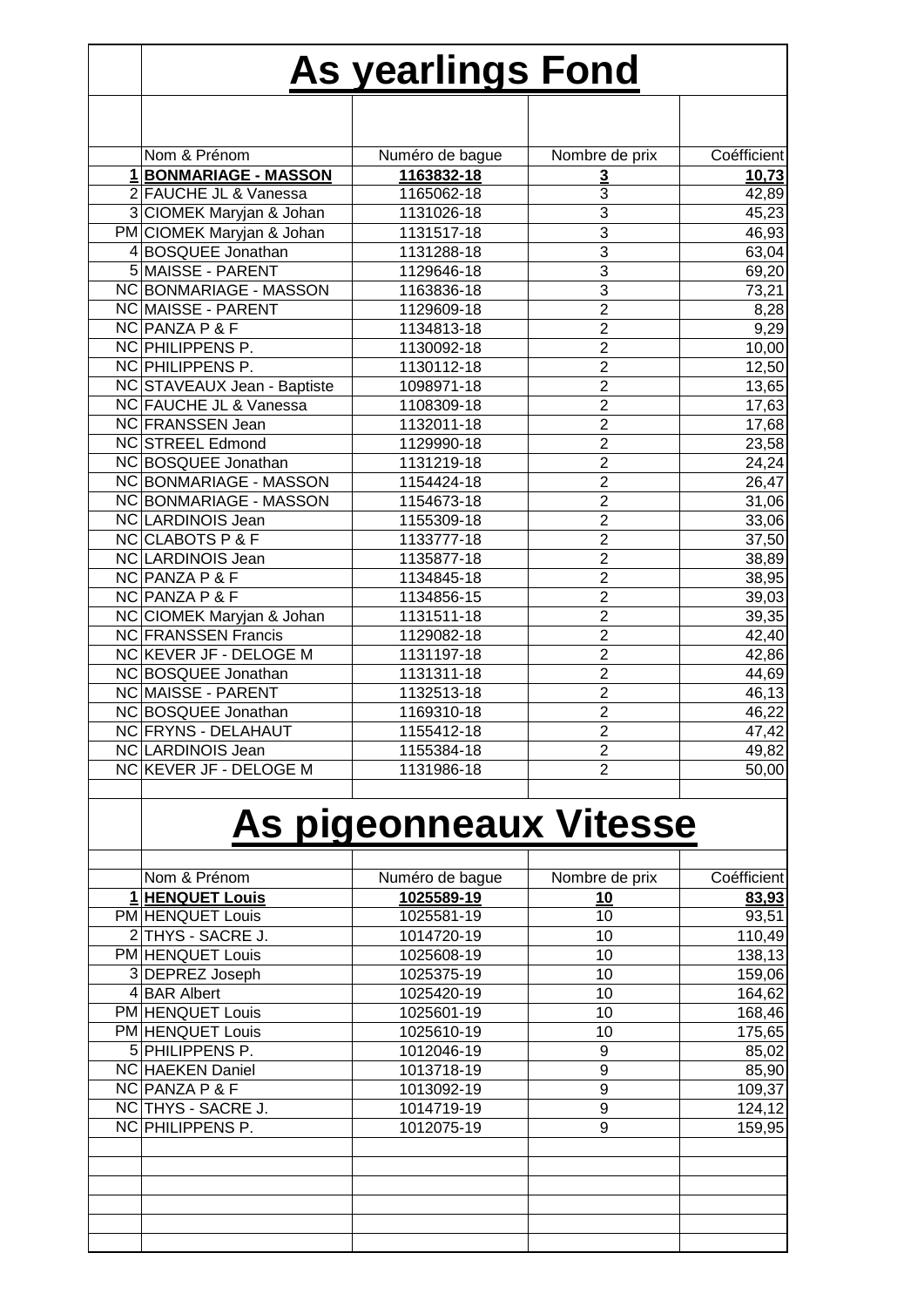|                            | As pigeonneaux Demi-Fond |                |             |
|----------------------------|--------------------------|----------------|-------------|
|                            |                          |                |             |
| Nom & Prénom               | Numéro de bague          | Nombre de prix | Coéfficient |
| $1$ PANZA P & F            | 1013016-19               | 7              |             |
| PM PANZA P & F             | 1013128-19               | 6              | 80,53       |
| 2 MATHOUL René             | 1024223-19               | 6              | 93,33       |
| 3 STAVEAUX Jean - Baptiste | 5096705-19               | 5              | 61,11       |
| 4 PHILIPPENS P.            | 1012020-19               | 5              | 63,42       |
| 5 MAISSE - PARENT          | 1012424-19               | 5              | 74,54       |
| NC LARDINOIS Jean          | 1025548-19               | 5              | 89,40       |
| NC PANZA P & F             | 1013099-19               | $\overline{5}$ | 102,12      |
| NC MOERMANS José           | 1024499-19               | 5              | 106,01      |
| NC PANZA P & F             | 1013010-19               | $\overline{5}$ | 115,21      |
| NC MATHOUL René            | 1024215-19               | 5              |             |
|                            |                          | 4              | 135,61      |
| NC PANZA P & F             | 1013019-19               | 4              | 29,72       |
| NC RAHIER René             | 1024620-19               |                | 31,74       |
| NC FRANSSEN Jean           | 1012571-19               | 4              | 36,46       |
| NC MATHOUL René            | 1024268-19               | 4              | 38,87       |
| NC MATHOUL René            | 1024261-19               | 4              | 39,25       |
| NC PANZA P & F             | 1013020-19               | 4              | 41,30       |
| NC PANZA P & F             | 1013031-19               | 4              | 52,58       |
| NC KEVER JF - DELOGE M     | 1011608-19               | 4              | 55,21       |
| NC MAISSE - PARENT         | 1012437-19               | 4              | 61,33       |
| NC RAHIER René             | 1024613-19               | 4              | 66,79       |
| NC FRANSSEN Jean           | 1012572-19               | 4              | 75,47       |
| NC MAISSE - PARENT         | 1012431-19               | 4              | 82,78       |
| NC PANZA P & F             | 1013073-19               | 4              | 87,99       |
| NC BAUMSTEIGER Alphonse    | 1028502-19               | 4              | 88,26       |
| NC PHILIPPENS P.           | 1012019-19               | 4              | 94,57       |
|                            |                          |                |             |
| Pour mémoire<br><b>PM</b>  |                          |                |             |
| <b>NC</b><br>Non classé    |                          |                |             |
|                            | $\bullet$                |                |             |
|                            |                          |                |             |
|                            |                          |                |             |
|                            |                          |                |             |
|                            |                          |                |             |
|                            |                          |                |             |
|                            |                          |                |             |
|                            |                          |                |             |
|                            |                          |                |             |
|                            |                          |                |             |
|                            |                          |                |             |
|                            |                          |                |             |
|                            |                          |                |             |
|                            |                          |                |             |
|                            |                          |                |             |
|                            |                          |                |             |
|                            |                          |                |             |
|                            |                          |                |             |
|                            |                          |                |             |
|                            |                          |                |             |
|                            |                          |                |             |
|                            |                          |                |             |
|                            |                          |                |             |
|                            |                          |                |             |
|                            |                          |                |             |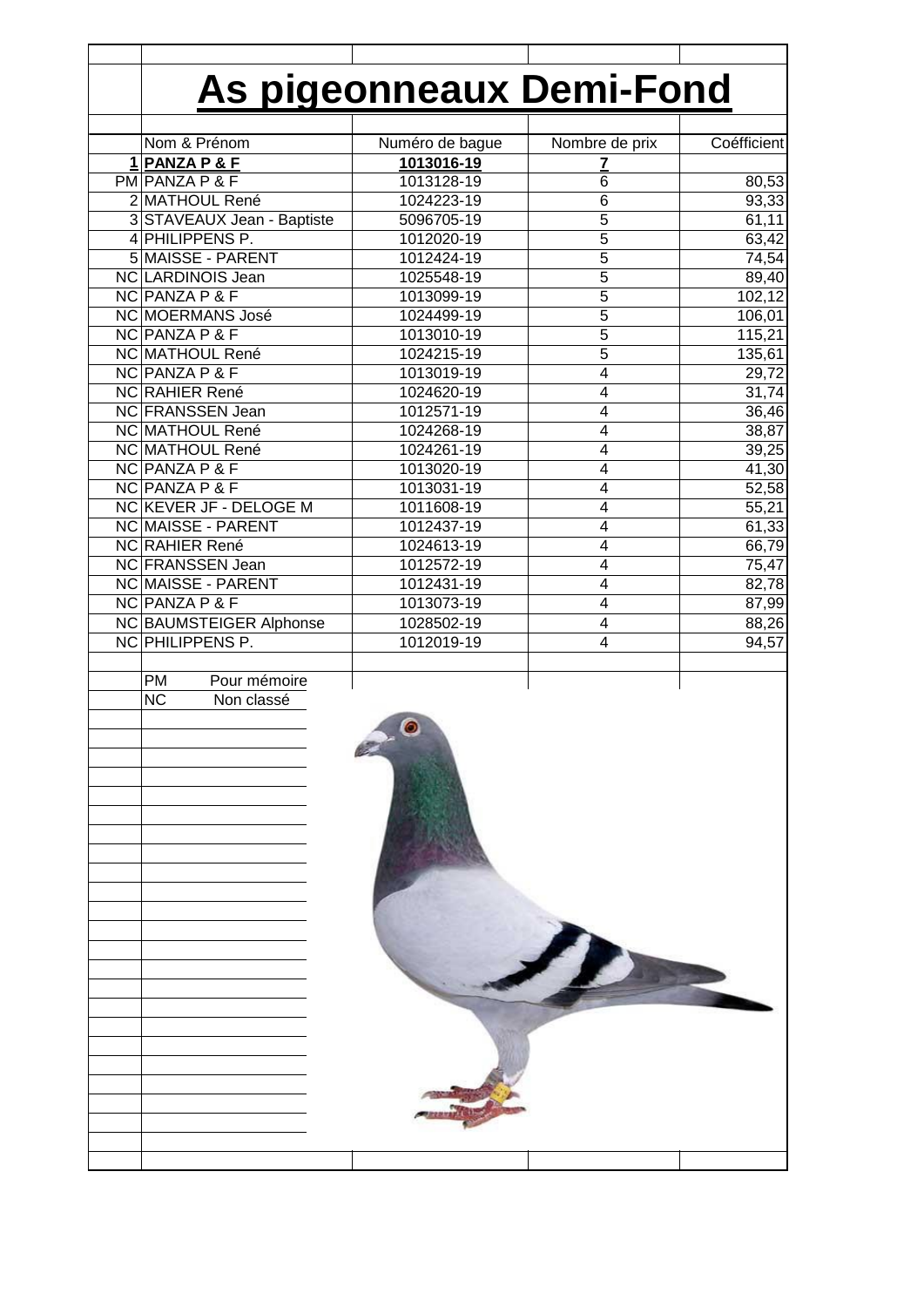| Classement au nombre de prix (Honorifique) |      |             |  |
|--------------------------------------------|------|-------------|--|
| Noms & Prénoms                             | Prix | Coéfficient |  |
| 1) PHILIPPENS P.                           | 1430 |             |  |
| 2) CLABOTS P & F                           | 1169 |             |  |
| 3) PANZA P & F                             | 683  |             |  |
| 4) THYS - SACRE J.                         | 526  |             |  |
| 5) ANDOT Victor                            | 346  |             |  |
| $6$  BODSON Jean & Franck                  | 312  | 3409,36     |  |
| 7) MATHOUL René                            | 312  | 5334,42     |  |
| 8) LARDINOIS Jean                          | 306  |             |  |
| 9) MAISSE - PARENT                         | 289  |             |  |
| 10) FRANSSEN Jean                          | 265  |             |  |
| 11) HAEKEN Daniel                          | 241  |             |  |
|                                            |      |             |  |
| 12) ZECCHINON Lucien                       | 238  |             |  |
| 13) KEVER JF - DELOGE M                    | 211  |             |  |
| 14) CIOMEK Maryjan & Johan                 | 202  |             |  |
| 15) MYNCKE D - MEYERS L                    | 198  |             |  |
| 16) MARNETTE Marcel                        | 191  |             |  |
| $17$ BRITTE - MICHIELS                     | 185  |             |  |
| 18) BROUWERS Henri                         | 182  |             |  |
| 19) KOCKELMANS Vincent                     | 163  |             |  |
| 20) HENQUET Louis                          | 159  |             |  |
| 21) BAUMSTEIGER Alphonse                   | 143  |             |  |
| 22) POURIOLLE - DIRICKX                    | 136  | 1920,45     |  |
| 23) BRONCKART Raoul                        | 136  | 1937,00     |  |
| 24) LELOUP - GHIOT                         | 136  | 2534,79     |  |
| 25) CASTADOT Pierre                        | 119  |             |  |
| 26) BONMARIAGE - MASSON                    | 116  | 2003,28     |  |
| 27) RADEMACKERS Mathieu                    | 116  | 2009,46     |  |
| 28) EMO Didier & Benoit                    | 115  |             |  |
| 29) DEPREZ Joseph                          | 107  |             |  |
| 30) STAVEAUX Arnold                        | 104  |             |  |
| 31) LERUITTE Laurent                       | 98   |             |  |
| 32) BAR Albert                             | 96   |             |  |
| 33) HOGE Joseph                            | 94   | 1470,27     |  |
| 34) BOSQUEE Jonathan                       | 94   | 2207,85     |  |
| 35) DUMOULIN Freddy                        | 92   |             |  |
| 36) LIBERT Lucien                          | 88   |             |  |
| 37) ZEEVAERT Mathieu                       | 87   |             |  |
| 38) FRANSSEN Francis                       | 86   |             |  |
| 39) FAUCHE JL & Vanessa                    | 84   |             |  |
| 40) LHOEST Joseph                          | 80   | 1537,21     |  |
| $41$ ) GIELENS - DANIELS                   | 80   | 1578,01     |  |
| 42) DELRUELLE Dorian                       | 80   | 1636,90     |  |
| 43) SAUVEUR Gilles                         | 77   |             |  |
| 44) RAHIER René                            | 70   |             |  |
| 45) BODSON Nathan                          | 67   |             |  |
| 46) LEINERS - THONON                       | 61   |             |  |
| 47) STAVEAUX Jean - Baptiste               | 60   | 874,88      |  |
| 48) CARO - HABETS                          | 60   | 1218,10     |  |
| 49) FRYNS - DELAHAUT                       | 60   | 1283,22     |  |
| 50) THOMANNE Frères                        | 57   |             |  |
|                                            |      |             |  |
|                                            |      |             |  |
|                                            |      |             |  |